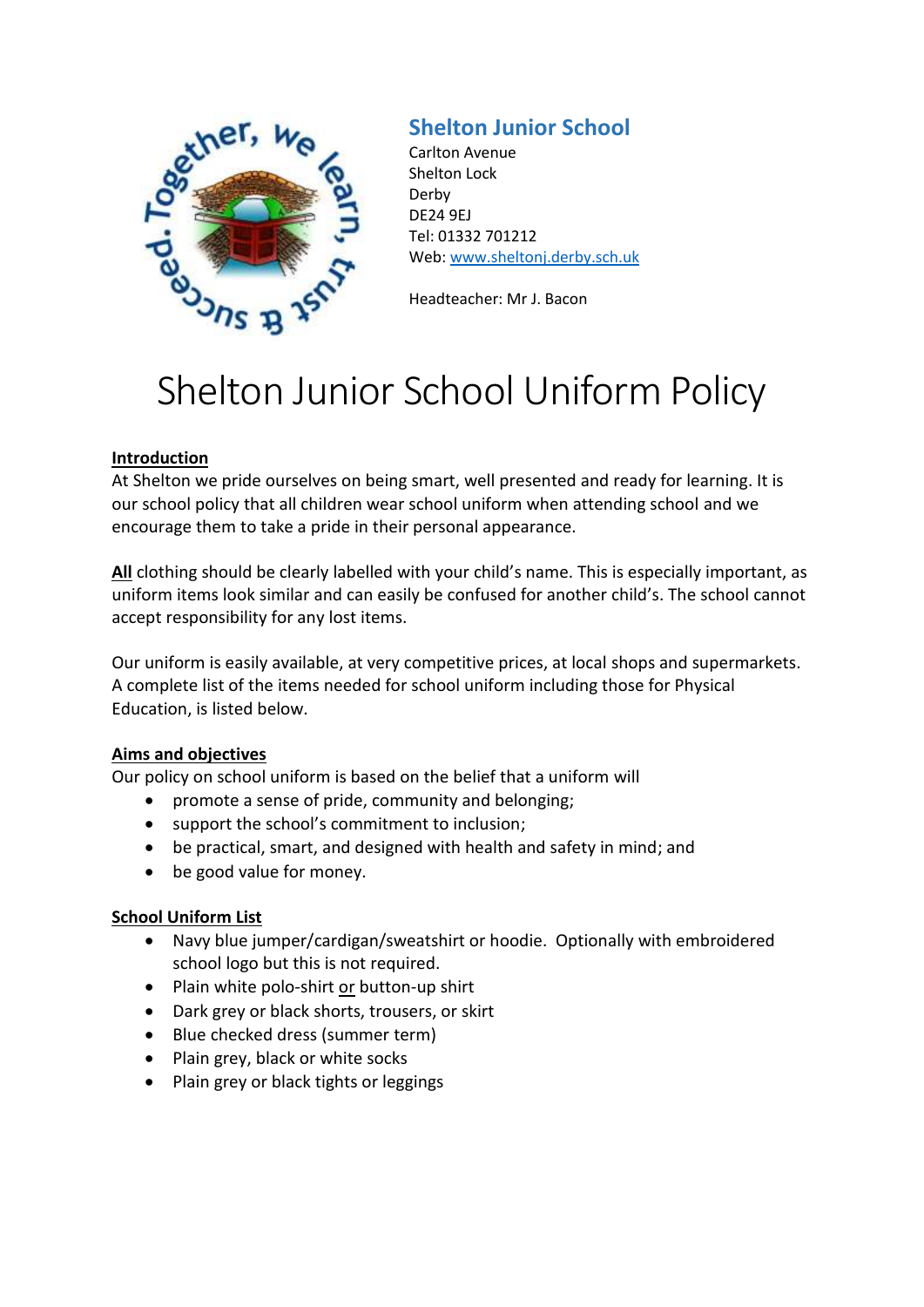

# **Please note:**

- skirts should be an appropriate length and of a style which allows sitting comfortably on the floor
- when shorts are worn, they should also be of an appropriate length
- ALL items of clothing should be clearly labelled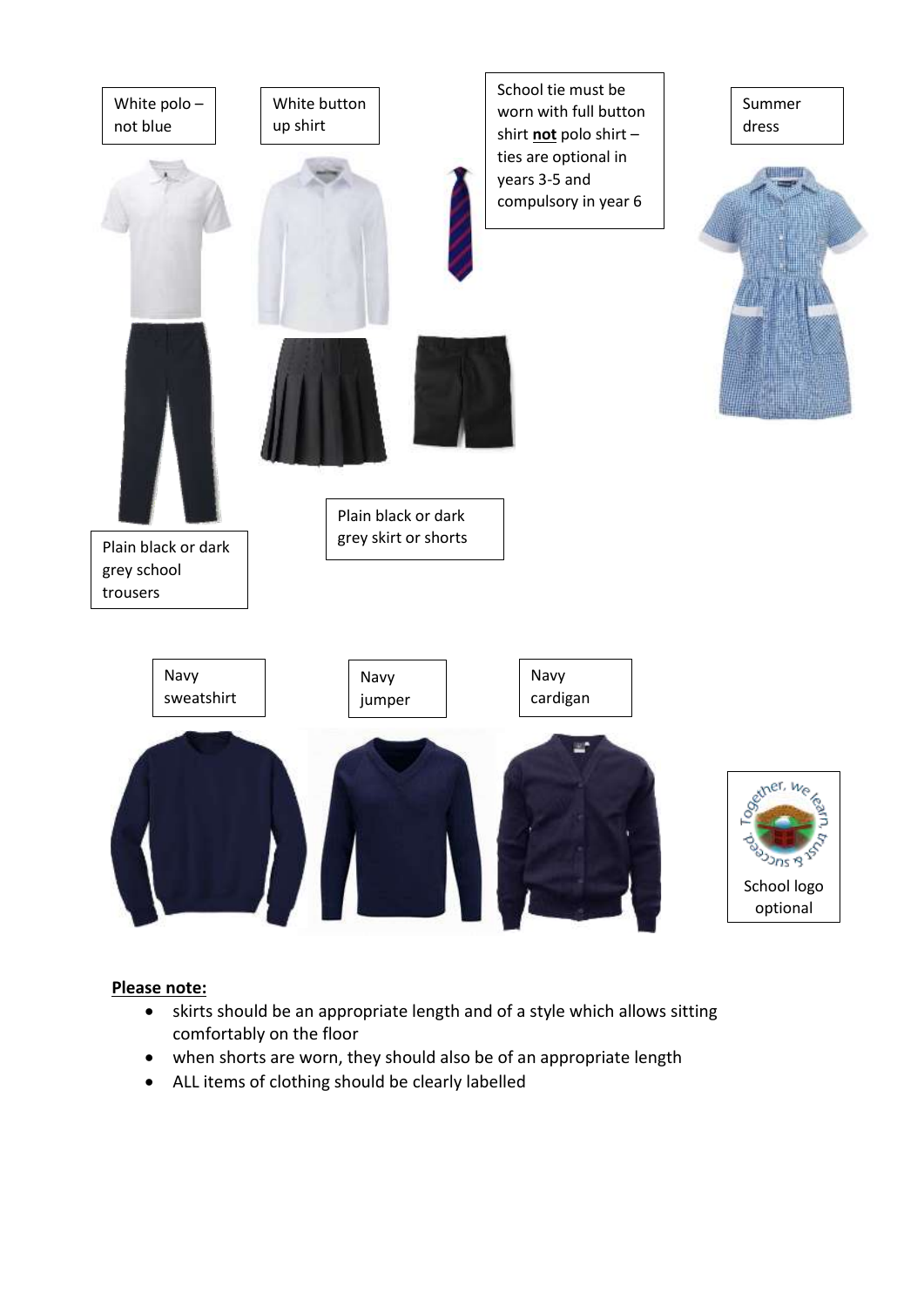# **Footwear**

All children are required to wear plain black shoes, ankle boots or black trainers without coloured logos. If wearing trainers, these should not have white soles. (See PE kit for information on PE footwear)

Fashion boots are not suitable for school but children may wear sensible ankle boots or similar. For health and safety reasons, we do not allow children to wear shoes with platform soles or heels.



See the *[school shoes guide](#page-4-0)* at the end of this policy for further information.

# **P.E. Kit**

Children should wear the school PE kit uniform on days when they take part in PE. All items of clothing should be plain, without logos. (Please note that jogging bottoms with Adidas stripes or coloured Nike logos are not permitted). These are available from all supermarkets and online.

The uniform consists of

- Plain black or navy shorts
- Plain white t-shirt
- A pair of trainers, these should be suitable for sporting activity. Please avoid branded items but **these can be of any colour**
- Black or navy tracksuit for outdoor PE in cold weather (plain black or navy jogging bottoms and a plain or navy black hoodie or sweatshirt)

Plain white t-shirt

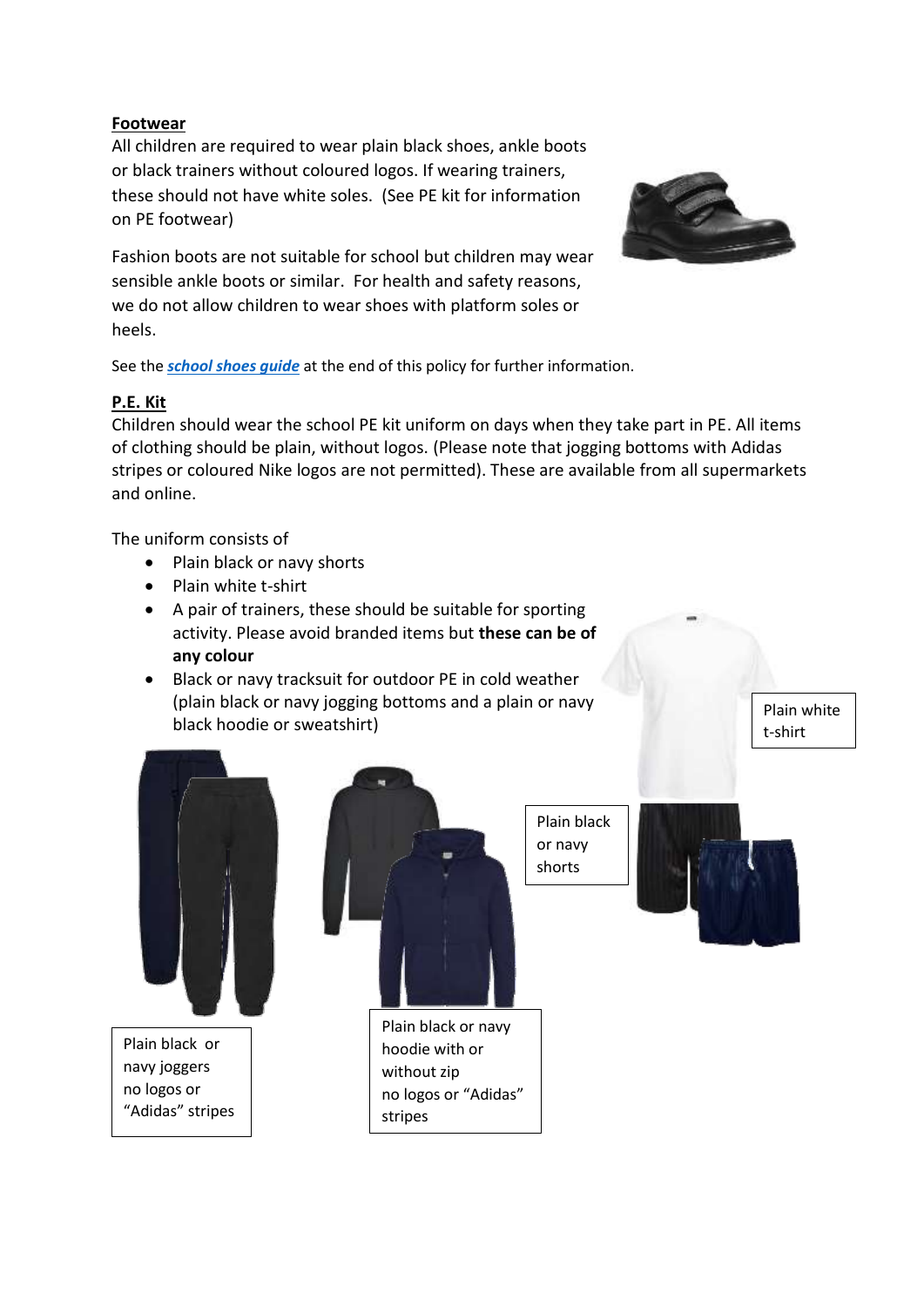#### **Hair, jewellery and make-up**

For many reasons, including safety, we do not allow children to wear jewellery. The exception to this rule is earring studs in pierced ears. Children are required to remove their earrings items during P.E. lessons to prevent them from causing injury. Please note that teachers are not permitted to remove earrings.

Long hair should be tied back with a plain bobble or hairband or in a style so that it is away from children's faces while working. Bobbles or hairbands should be plain and without large flowers or other decoration attached. Extreme hairstyles are not appropriate for school. The use of styling products should be kept to a minimum and children should not have decorative patterns cut into their hair or have hair coloured or dyed.

Make up and nail varnish should not be worn to school.

Children may wear a watch to school providing they do not distract the children from their work. FitBits or Smartwatches are also permitted providing they do not include a camera, microphone or any other recording capability. Any electronic item brought into school that could be used to record will be confiscated and returned at the end of the day. Please note that we do not take any responsibility for the loss or damage of any items brought into school.

#### **If children are not in the correct uniform**

Children who arrive at school not wearing the correct uniform will be loaned an appropriate item to wear for that day if possible. The same system will apply for children who do not have a PE kit. Parents will be contacted and asked to obtain the correct uniform or PE kit.

#### **Summer**

On sunny days, parents are encouraged to apply appropriate sunscreen prior to attending school and to provide appropriate sunscreen for their child to use themselves before playtimes and school trips.

We also encourage the use of sun hats or caps on sunny days.

#### **Mobile phones**

Whilst recognising that mobile phones are part of everyday life for many children, we also know that they can provide a distraction in school. Therefore, we would encourage children to leave them at home whenever possible. However, if pupils are walking to and from school by themselves, they may bring their phone into school once they have signed the acceptable use agreement. The phone should be switched off on entering the playground and handed in to a member of staff on entry to the school building. They will be stored in the office at the owner's own risk: school does not take responsibility for any loss or damage. The phone will be collected at the end of the day and remain switched off until the outside school grounds. Phones should be clearly labelled with the child's name and class.